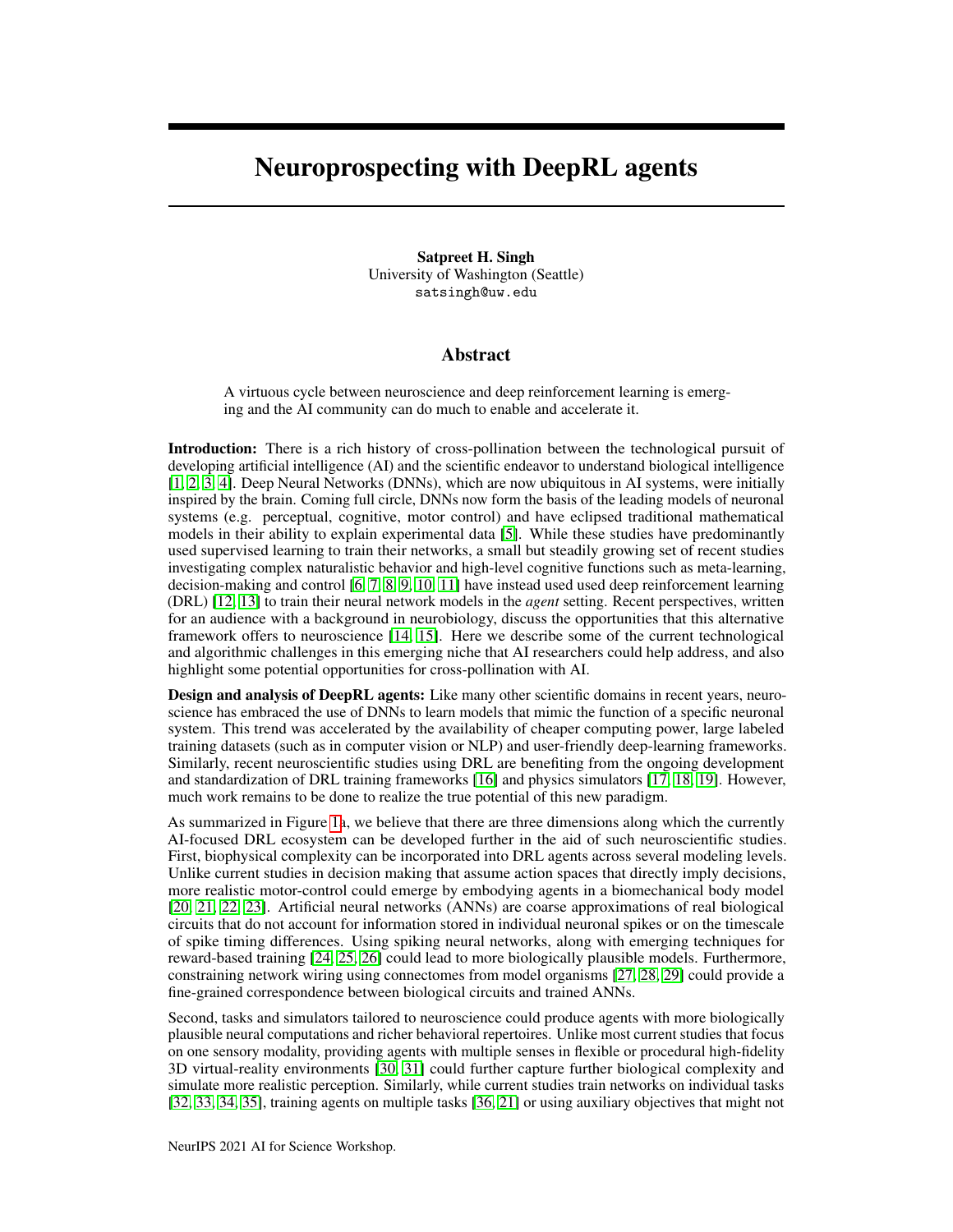

<span id="page-1-0"></span>Figure 1: (a) Dimensions along which DRL frameworks and agents can be improved to support neuroscience. (b) Closing the loop between real-world experiments and artificial agent models (Open source rodent experiment clipart credit: [\[61\]](#page-4-0)).

be aligned with the agent's primary task (such as minimizing metabolic cost [\[37,](#page-3-15) [34\]](#page-3-12)), could produce agents with not just a richer repertoire of behaviors, but also more complex neural activity structures with shared task-representations, shared task-dynamics and task-specific adaptations [\[38,](#page-3-16) [39,](#page-3-17) [40,](#page-3-18) [41\]](#page-3-19).

Third, the core algorithms and strategies for training agents could also be adapted to the goals of this scientific niche. Learning algorithms that respect biological constraints (e.g. excitationinhibition balance, Dale's law) have received attention in the supervised-learning setting [\[42,](#page-4-1) [43\]](#page-4-2) but not in the reinforcement-learning setting. Other directions for methodological innovation in agent training include using meta-algorithms like evolution [\[44\]](#page-4-3), exploiting environmental symmetries or other regularities in training [\[45\]](#page-4-4), using offline methods to directly ground agent behavior in recorded animal behavior [\[46\]](#page-4-5), using algorithms constrained by morphology [\[47\]](#page-4-6), and using complex biologically-inspired training curricula [\[48,](#page-4-7) [49,](#page-4-8) [50\]](#page-4-9).

Neuroscientists train task-solving DNNs to generate hypotheses for how neural systems implementing distributed computation solve problems in perception, cognition or other psychological capabilities [\[2\]](#page-2-1). Trained task-solving ANNs and agents often exhibit behavioral features or neural dynamics that resemble their biological counterparts. This makes them useful as tools for generating hypotheses of behavior and neural computation in conditions where neural recording, or experiments might be challenging or expensive. Such hypotheses could guide future real-world experiments (Figure [1b](#page-1-0)). See [\[51,](#page-4-10) [52\]](#page-4-11) for striking recent examples of such artificial-network inspired neuroscience experiments. Moreover, the process of designing an optimization objective for training such networks provides insights into systems at an abstract level that descriptive approaches typically cannot [\[53,](#page-4-12) [54\]](#page-4-13). Currently popular methods for neural network understanding [\[55,](#page-4-14) [56\]](#page-4-15) are focused on comparing the responses of feedforward networks to a library of stimuli, and, by design, do not take into account the order or amount of stimuli previously seen by the network. Though alternative approaches developed for use with RNNs do take stimulus history into consideration [\[57,](#page-4-16) [58,](#page-4-17) [59\]](#page-4-18), they do not account for the network being deployed in a closed-loop agent setting where the network's current state determines it's next action, which in turn affects the next observation seen by it. New theoretical development is required for comparing RNN-based agents, specifically to deal with small differences in how agents react to stimuli, that result in compounding differences over behavior trajectories [\[60\]](#page-4-19).

Neuroprospecting: The well-established practice of searching in nature for molecules, microorganisms, plants, and other species containing biochemical or genetic information of commercial value is known as bioprospecting. In a similar spirit, we use the term *neuroprospecting* to refer to the search for mechanisms, architectures and algorithms implemented in neurobiological systems that could inspire new approaches in AI. As artificial agent designs and analyses become increasingly sophisticated, more are more opportunities arise for extracting biological *middleware* that could inspire advances in artificial intelligence. This could potentially allow artificial systems to behave more like biological creatures, that are known to be born with sophisticated innate capabilities [\[62\]](#page-4-20), and be more vastly more robust and swift to adapt in complex real-world environments [\[63,](#page-5-0) [64\]](#page-5-1). A virtuous cycle between real-world experiments and increasingly complex yet biologically grounded artificial models could benefit both the neuroscience and machine intelligence communities [\[65,](#page-5-2) [66,](#page-5-3) [4,](#page-2-3) [67\]](#page-5-4).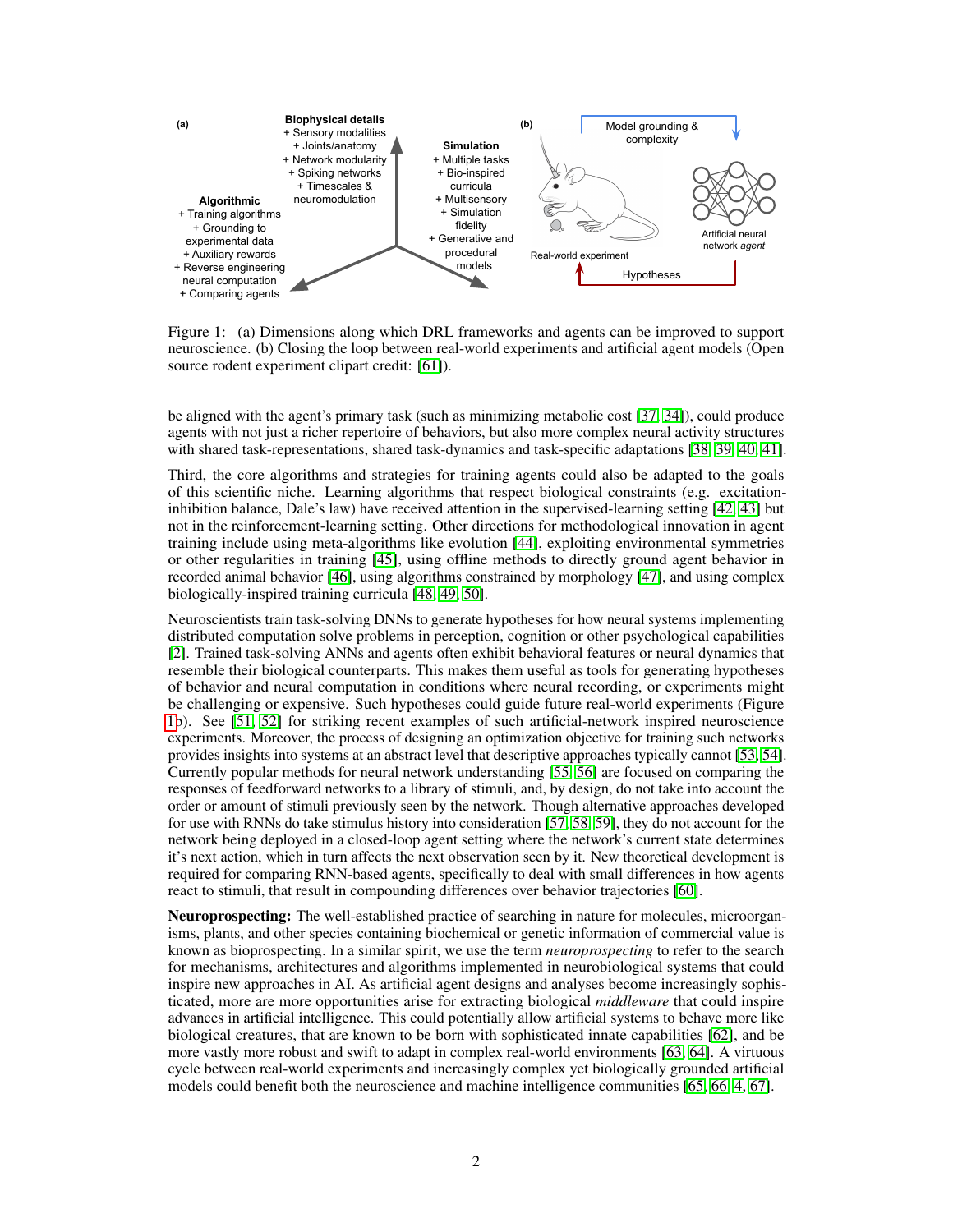## References

- <span id="page-2-0"></span>[1] Surya Ganguli. The intertwined quest for understanding biological intelligence and creating artificial intelligence. [https://hai.stanford.edu/news/](https://hai.stanford.edu/news/intertwined-quest-understanding-biological-intelligence-and-creating-artificial-intelligence) [intertwined-quest-understanding-biological-intelligence-and-creating-artificial-intelligence](https://hai.stanford.edu/news/intertwined-quest-understanding-biological-intelligence-and-creating-artificial-intelligence), 2018.
- <span id="page-2-1"></span>[2] Timothy T Rogers and James L McClelland. Parallel distributed processing at 25: Further explorations in the microstructure of cognition. *Cognitive science*, 38(6):1024–1077, 2014.
- <span id="page-2-2"></span>[3] Adam H Marblestone, Greg Wayne, and Konrad P Kording. Toward an integration of deep learning and neuroscience. *Frontiers in computational neuroscience*, 10:94, 2016.
- <span id="page-2-3"></span>[4] Demis Hassabis, Dharshan Kumaran, Christopher Summerfield, and Matthew Botvinick. Neuroscienceinspired artificial intelligence. *Neuron*, 95(2):245–258, 2017.
- <span id="page-2-4"></span>[5] Nikolaus Kriegeskorte. Deep Neural Networks: A new framework for modeling biological vision and brain information processing. *Annual Review of Vision Science*, 1:417–446, 2015.
- <span id="page-2-5"></span>[6] Nicolas Heess, Greg Wayne, Yuval Tassa, Timothy Lillicrap, Martin Riedmiller, and David Silver. Learning and transfer of modulated locomotor controllers. *arXiv preprint arXiv:1610.05182*, 2016.
- <span id="page-2-6"></span>[7] Ari Weinstein and Matthew M Botvinick. Structure learning in motor control: A deep reinforcement learning model. *arXiv preprint arXiv:1706.06827*, 2017.
- <span id="page-2-7"></span>[8] Seungmoon Song, Łukasz Kidzinski, Xue Bin Peng, Carmichael Ong, Jennifer L Hicks, Serge Levine, ´ Christopher Atkeson, and Scot Delp. Deep reinforcement learning for modeling human locomotion control in neuromechanical simulation. *bioRxiv*, 2020.
- <span id="page-2-8"></span>[9] H Francis Song, Guangyu R Yang, and Xiao-Jing Wang. Reward-based training of recurrent neural networks for cognitive and value-based tasks. *Elife*, 6:e21492, 2017.
- <span id="page-2-9"></span>[10] Jane X Wang, Zeb Kurth-Nelson, Dharshan Kumaran, Dhruva Tirumala, Hubert Soyer, Joel Z Leibo, Demis Hassabis, and Matthew Botvinick. Prefrontal cortex as a meta-reinforcement learning system. *Nature neuroscience*, 21(6):860–868, 2018.
- <span id="page-2-10"></span>[11] Mathew Botvinick, Sam Ritter, Jane X Wang, Zeb Kurth-Nelson, Charles Blundell, and Demis Hassabis. Reinforcement learning, fast and slow. *Trends in Cognitive Sciences*, 2019.
- <span id="page-2-11"></span>[12] Kai Arulkumaran, Marc Peter Deisenroth, Miles Brundage, and Anil Anthony Bharath. Deep reinforcement learning: A brief survey. *IEEE Signal Processing Magazine*, 34(6):26–38, 2017.
- <span id="page-2-12"></span>[13] Richard S Sutton and Andrew G Barto. *Reinforcement Learning: An Introduction*. MIT press, 2018.
- <span id="page-2-13"></span>[14] Matthew Botvinick, Jane X Wang, Will Dabney, Kevin J Miller, and Zeb Kurth-Nelson. Deep reinforcement learning and its neuroscientific implications. *Neuron*, 2020.
- <span id="page-2-14"></span>[15] Samuel J Gershman and Bence P Ölveczky. The neurobiology of deep reinforcement learning. *Current Biology*, 30(11):R629–R632, 2020.
- <span id="page-2-15"></span>[16] Ashley Hill, Antonin Raffin, Maximilian Ernestus, Adam Gleave, Anssi Kanervisto, Rene Traore, Prafulla Dhariwal, Christopher Hesse, Oleg Klimov, Alex Nichol, Matthias Plappert, Alec Radford, John Schulman, Szymon Sidor, and Yuhuai Wu. Stable baselines. <https://github.com/hill-a/stable-baselines>, 2018.
- <span id="page-2-16"></span>[17] Greg Brockman, Vicki Cheung, Ludwig Pettersson, Jonas Schneider, John Schulman, Jie Tang, and Wojciech Zaremba. OpenAI gym. *arXiv preprint arXiv:1606.01540*, 2016.
- <span id="page-2-17"></span>[18] Emanuel Todorov, Tom Erez, and Yuval Tassa. Mujoco: A physics engine for model-based control. In *2012 IEEE/RSJ International Conference on Intelligent Robots and Systems*, pages 5026–5033. IEEE, 2012.
- <span id="page-2-18"></span>[19] Erwin Coumans. Bullet physics simulation. In *ACM SIGGRAPH 2015 Courses*, page 1. 2015.
- <span id="page-2-19"></span>[20] Victor Lobato Ríos, Pembe Gizem Özdil, Shravan Tata Ramalingasetty, Jonathan Arreguit, Stéphanie Clerc Rosset, Graham Knott, Auke Jan Ijspeert, and Pavan Ramdya. Neuromechfly, a neuromechanical model of adult drosophila melanogaster. *bioRxiv*, 2021.
- <span id="page-2-20"></span>[21] Josh Merel, Diego Aldarondo, Jesse Marshall, Yuval Tassa, Greg Wayne, and Bence Ölveczky. Deep neuroethology of a virtual rodent. *arXiv preprint arXiv:1911.09451*, 2019.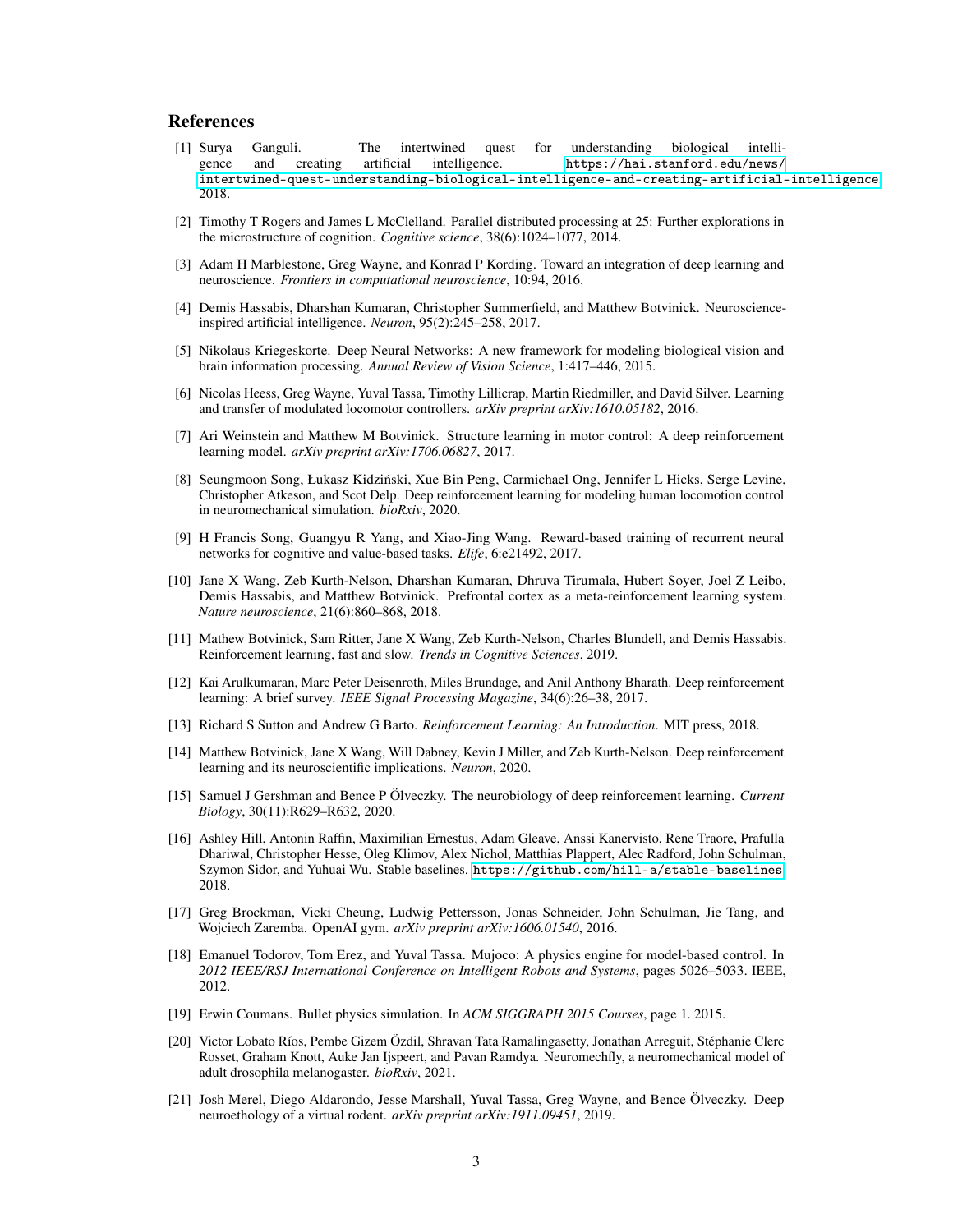- <span id="page-3-0"></span>[22] Florian Fischer, Miroslav Bachinski, Markus Klar, Arthur Fleig, and Jörg Müller. Reinforcement learning control of a biomechanical model of the upper extremity. *Scientific Reports*, 11(1):1–15, 2021.
- <span id="page-3-1"></span>[23] Łukasz Kidzinski, Sharada P Mohanty, Carmichael F Ong, Jennifer L Hicks, Sean F Carroll, Sergey Levine, ´ Marcel Salathé, and Scott L Delp. Learning to run challenge: Synthesizing physiologically accurate motion using deep reinforcement learning. In *The NIPS'17 Competition: Building Intelligent Systems*, pages 101–120. Springer, 2018.
- <span id="page-3-2"></span>[24] Shuncheng Jia, Tielin Zhang, Xiang Cheng, Hongxing Liu, and Bo Xu. Neuronal-plasticity and rewardpropagation improved recurrent spiking neural networks. *Frontiers in Neuroscience*, 15:205, 2021.
- <span id="page-3-3"></span>[25] Mengwen Yuan, Xi Wu, Rui Yan, and Huajin Tang. Reinforcement learning in spiking neural networks with stochastic and deterministic synapses. *Neural computation*, 31(12):2368–2389, 2019.
- <span id="page-3-4"></span>[26] Charlotte Frenkel, David Bol, and Giacomo Indiveri. Bottom-up and top-down neural processing systems design: Neuromorphic intelligence as the convergence of natural and artificial intelligence. *arXiv preprint arXiv:2106.01288*, 2021.
- <span id="page-3-5"></span>[27] Louis K Scheffer, C Shan Xu, Michal Januszewski, Zhiyuan Lu, Shin-ya Takemura, Kenneth J Hayworth, Gary B Huang, Kazunori Shinomiya, Jeremy Maitlin-Shepard, Stuart Berg, et al. A connectome and analysis of the adult drosophila central brain. *Elife*, 9:e57443, 2020.
- <span id="page-3-6"></span>[28] Steven J Cook, Travis A Jarrell, Christopher A Brittin, Yi Wang, Adam E Bloniarz, Maksim A Yakovlev, Ken CQ Nguyen, Leo T-H Tang, Emily A Bayer, Janet S Duerr, et al. Whole-animal connectomes of both caenorhabditis elegans sexes. *Nature*, 571(7763):63–71, 2019.
- <span id="page-3-7"></span>[29] Alexandros Goulas, Fabrizio Damicelli, and Claus C. Hilgetag. Bio-instantiated recurrent neural networks: Integrating neurobiology-based network topology in artificial networks. *Neural Networks*, 2021.
- <span id="page-3-8"></span>[30] Matthew Crosby, Benjamin Beyret, and Marta Halina. The Animal-AI olympics. *Nature Machine Intelligence*, 1(5):257–257, 2019.
- <span id="page-3-9"></span>[31] Matthew Crosby. Building thinking machines by solving animal cognition tasks. *Minds and Machines*, pages 1–27, 2020.
- <span id="page-3-10"></span>[32] Valerio Mante, David Sussillo, Krishna V Shenoy, and William T Newsome. Context-dependent computation by recurrent dynamics in prefrontal cortex. *nature*, 503(7474):78–84, 2013.
- <span id="page-3-11"></span>[33] Alexander JE Kell, Daniel LK Yamins, Erica N Shook, Sam V Norman-Haignere, and Josh H McDermott. A task-optimized neural network replicates human auditory behavior, predicts brain responses, and reveals a cortical processing hierarchy. *Neuron*, 98(3):630–644, 2018.
- <span id="page-3-12"></span>[34] Christopher J Cueva and Xue-Xin Wei. Emergence of grid-like representations by training recurrent neural networks to perform spatial localization. In *International Conference on Learning Representations*, 2018.
- <span id="page-3-13"></span>[35] Christopher J Cueva, Peter Y Wang, Matthew Chin, and Xue-Xin Wei. Emergence of functional and structural properties of the head direction system by optimization of recurrent neural networks. In *International Conference on Learning Representations*, 2019.
- <span id="page-3-14"></span>[36] Michael Crawshaw. Multi-task learning with deep neural networks: A survey. *arXiv preprint arXiv:2009.09796*, 2020.
- <span id="page-3-15"></span>[37] Abdullahi Ali, Nasir Ahmad, Elgar de Groot, Marcel AJ van Gerven, and Tim C Kietzmann. Predictive coding is a consequence of energy efficiency in recurrent neural networks. *bioRxiv*, 2021.
- <span id="page-3-16"></span>[38] Christian David Marton, Guillaume Lajoie, and Kanaka Rajan. Efficient and robust multi-task learning in the brain with modular task primitives. *arXiv preprint arXiv:2105.14108*, 2021.
- <span id="page-3-17"></span>[39] Guangyu Robert Yang, Madhura R Joglekar, H Francis Song, William T Newsome, and Xiao-Jing Wang. Task representations in neural networks trained to perform many cognitive tasks. *Nature neuroscience*, 22(2):297–306, 2019.
- <span id="page-3-18"></span>[40] Lea Duncker, Laura Driscoll, Krishna V Shenoy, Maneesh Sahani, and David Sussillo. Organizing recurrent network dynamics by task-computation to enable continual learning. *Advances in Neural Information Processing Systems*, 33, 2020.
- <span id="page-3-19"></span>[41] Wiktor F Młynarski and Ann M Hermundstad. Efficient and adaptive sensory codes. *Nature Neuroscience*, pages 1–12, 2021.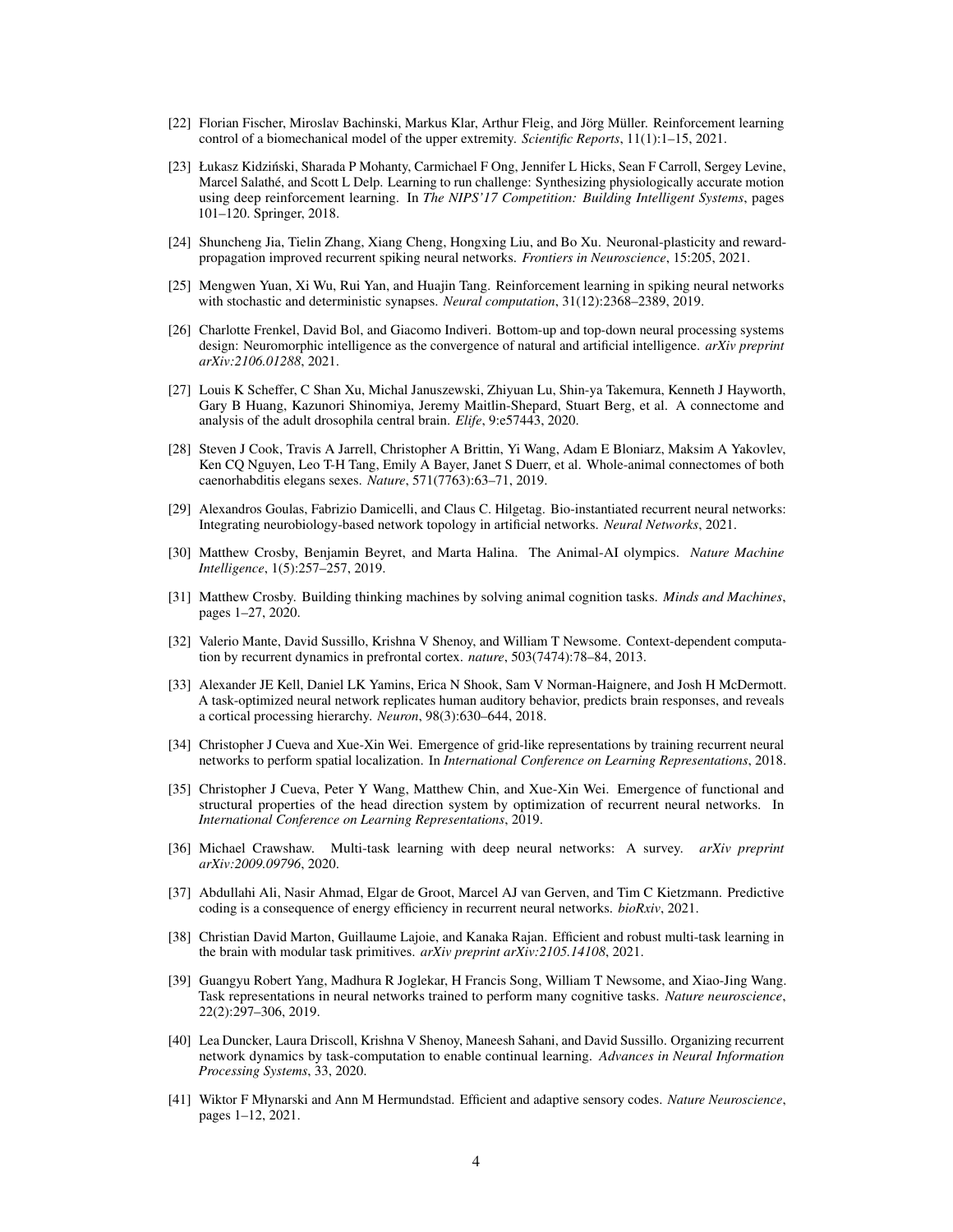- <span id="page-4-1"></span>[42] Charles B Delahunt, Jeffrey A Riffell, and J Nathan Kutz. Biological mechanisms for learning: a computational model of olfactory learning in the manduca sexta moth, with applications to neural nets. *Frontiers in computational neuroscience*, 12:102, 2018.
- <span id="page-4-2"></span>[43] Daniel B Ehrlich, Jasmine T Stone, David Brandfonbrener, Alexander Atanasov, and John D Murray. Psychrnn: An accessible and flexible python package for training recurrent neural network models on cognitive tasks. *Eneuro*, 8(1), 2021.
- <span id="page-4-3"></span>[44] Kenneth O Stanley, Jeff Clune, Joel Lehman, and Risto Miikkulainen. Designing neural networks through neuroevolution. *Nature Machine Intelligence*, 1(1):24–35, 2019.
- <span id="page-4-4"></span>[45] Elise van der Pol, Daniel Worrall, Herke van Hoof, Frans Oliehoek, and Max Welling. Mdp homomorphic networks: Group symmetries in reinforcement learning. *Advances in Neural Information Processing Systems*, 33, 2020.
- <span id="page-4-5"></span>[46] Sergey Levine, Aviral Kumar, George Tucker, and Justin Fu. Offline reinforcement learning: Tutorial, review, and perspectives on open problems. *arXiv preprint arXiv:2005.01643*, 2020.
- <span id="page-4-6"></span>[47] Agrim Gupta, Silvio Savarese, Surya Ganguli, and Li Fei-Fei. Embodied intelligence via learning and evolution. *arXiv preprint arXiv:2102.02202*, 2021.
- <span id="page-4-7"></span>[48] Yoshua Bengio, Jérôme Louradour, Ronan Collobert, and Jason Weston. Curriculum learning. In *Proceedings of the 26th annual international conference on machine learning*, pages 41–48, 2009.
- <span id="page-4-8"></span>[49] Banafsheh Rafiee, Sina Ghiassian, Raksha Kumaraswamy, Richard Sutton, Elliot Ludvig, and Adam White. Prediction problems inspired by animal learning. *arXiv e-prints*, pages arXiv–2011, 2020.
- <span id="page-4-9"></span>[50] Paul Cisek. Resynthesizing behavior through phylogenetic refinement. *Attention, Perception, & Psychophysics*, 81(7):2265–2287, 2019.
- <span id="page-4-10"></span>[51] Adam S Lowet, Qiao Zheng, Sara Matias, Jan Drugowitsch, and Naoshige Uchida. Distributional reinforcement learning in the brain. *Trends in Neurosciences*, 2020.
- <span id="page-4-11"></span>[52] Misha B Ahrens. Zebrafish neuroscience: Using artificial neural networks to help understand brains. *Current Biology*, 29(21):R1138–R1140, 2019.
- <span id="page-4-12"></span>[53] Blake A Richards, Timothy P Lillicrap, Philippe Beaudoin, Yoshua Bengio, Rafal Bogacz, Amelia Christensen, Claudia Clopath, Rui Ponte Costa, Archy de Berker, Surya Ganguli, et al. A deep learning framework for neuroscience. *Nature neuroscience*, 22(11):1761–1770, 2019.
- <span id="page-4-13"></span>[54] Paul Cisek. Beyond the computer metaphor: Behaviour as interaction. *Journal of Consciousness Studies*, 6(11-12):125–142, 1999.
- <span id="page-4-14"></span>[55] Maithra Raghu, Justin Gilmer, Jason Yosinski, and Jascha Sohl-Dickstein. Svcca: Singular vector canonical correlation analysis for deep learning dynamics and interpretability. In *NIPS*, 2017.
- <span id="page-4-15"></span>[56] Simon Kornblith, Mohammad Norouzi, Honglak Lee, and Geoffrey Hinton. Similarity of neural network representations revisited. In *International Conference on Machine Learning*, pages 3519–3529. PMLR, 2019.
- <span id="page-4-16"></span>[57] David Sussillo and Omri Barak. Opening the black box: low-dimensional dynamics in high-dimensional recurrent neural networks. *Neural computation*, 25(3):626–649, 2013.
- <span id="page-4-17"></span>[58] Niru Maheswaranathan, Alex Williams, Matthew Golub, Surya Ganguli, and David Sussillo. Universality and individuality in neural dynamics across large populations of recurrent networks. In *Advances in neural information processing systems*, pages 15629–15641, 2019.
- <span id="page-4-18"></span>[59] Niru Maheswaranathan, Alex Williams, Matthew Golub, Surya Ganguli, and David Sussillo. Reverse engineering recurrent networks for sentiment classification reveals line attractor dynamics. In *Advances in Neural Information Processing Systems*, pages 15696–15705, 2019.
- <span id="page-4-19"></span>[60] Erika Puiutta and Eric MSP Veith. Explainable reinforcement learning: A survey. In *International Cross-Domain Conference for Machine Learning and Knowledge Extraction*, pages 77–95. Springer, 2020.
- <span id="page-4-0"></span>[61] Ethan Tyler and Lex Kravitz. mouse eating fibre, July 2020.
- <span id="page-4-20"></span>[62] Anthony M Zador. A critique of pure learning and what artificial neural networks can learn from animal brains. *Nature communications*, 10(1):1–7, 2019.